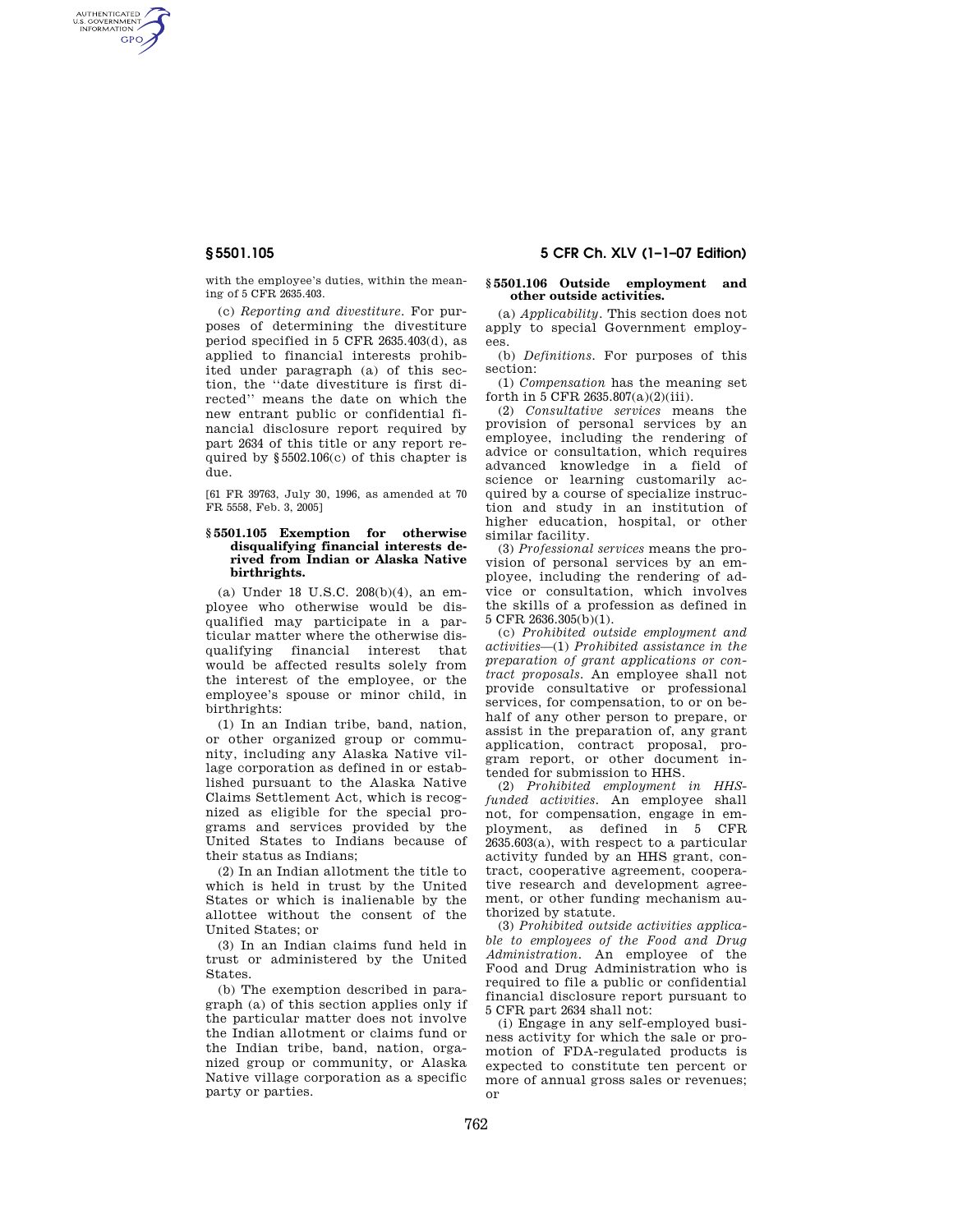# **Department of Health and Human Services § 5501.106**

(ii) Engage in employment, as defined in 5 CFR 2635.603(a), whether or not for compensation, with a significantly regulated organization, as defined in  $$5501.101(c)(2)$ , unless the employment meets either of the following exceptions:

(A) The employment consists of the practice of medicine, dentistry, veterinary medicine, pharmacy, nursing, or similar practices, provided that the employment does not involve substantial unrelated non-professional duties, such as personnel management, contracting and purchasing responsibilities (other than normal ''out-of-stock'' requisitioning), and does not involve employment by a medical product manufacturer in the conduct of biomedical research; or

(B) The employment primarily involves manual or unskilled labor or utilizes talents, skills, or interests in areas unrelated to the substantive programmatic activities of the FDA, such as clerical work, retail sales, service industry jobs, building trades, maintenance, or similar services.

(4) *Prohibited outside practice of law applicable to attorneys in the Office of the General Counsel.* (i) An employee who serves as an attorney in or under the supervision of the Office of the General Counsel or the Office of Counsel to the Inspector General shall not engage in any outside practice of law that might require the attorney to:

(A) Assert a legal position that is or appears to be in conflict with the interests of the Department of Health and Human Services, the client to which the attorney owes a professional responsibility; or

(B) Interpret any statute, regulation or rule administered or issued by the Department.

(ii) *Exceptions.* Nothing in this section prevents an employee from:

(A) Acting, with or without compensation, as an agent or attorney for, or otherwise representing, the employee's parents, spouse, child, or any person for whom, or for any estate for which, the employee is serving as guardian, executor, administrator, trustee, or other personal fiduciary to the extent permitted by 18 U.S.C. 203 and 205, or from providing advice or counsel to such persons or estate; or

(B) Acting, without compensation, as an agent or attorney for, or otherwise representing, any person who is the subject of disciplinary, loyalty, or other personnel administration proceedings in connection with those proceedings to the extent permitted by 18 U.S.C. 205, or from providing uncompensated advice or counsel to such per $son: or$ 

(C) Giving testimony under oath or from making statements required to be made under penalty for perjury or contempt.

(iii) *Specific approval procedures.* (A) The exceptions to 18 U.S.C. 203 and 205 described in paragraph  $(c)(4)(ii)(A)$  of this section do not apply unless the employee obtained the approval of the Government official responsible for the appointment of the employee to a Federal position.

(B) The exception to 18 U.S.C. 205 described in paragraph  $(c)(4)(ii)(B)$  of this section does not apply unless the employee has obtained the approval of a supervisory official who has authority to determine whether the employee's proposed representation of another person in a personnel administration matter is consistent with the faithful performance of the employee's duties.

(d) *Prior approval for outside employment and other outside activities*—(1) *General approval requirement.* Except as provided in paragraph (d)(3) of this section, an employee shall obtain written approval prior to engaging, with or without compensation, in outside em-<br>ployment including self-employed ployment, including business activities, or other outside activities in which the employee seeks to:

(i) Provide consultative or professional services, including service as an expert witness;

(ii) Engage in teaching, speaking, writing, or editing that:

(A) Relates to the employee's official duties within the meaning of 5 CFR  $2635.807(a)(2)(i)(B)$  through (E); or

(B) Would be undertaken as a result of an invitation to engage in the activity that was extended to the employee by a person or organization that is a prohibited source within the meaning of 5 CFR 2635.203(d), as modified by the separate HHS component agency designations in §5501.102; or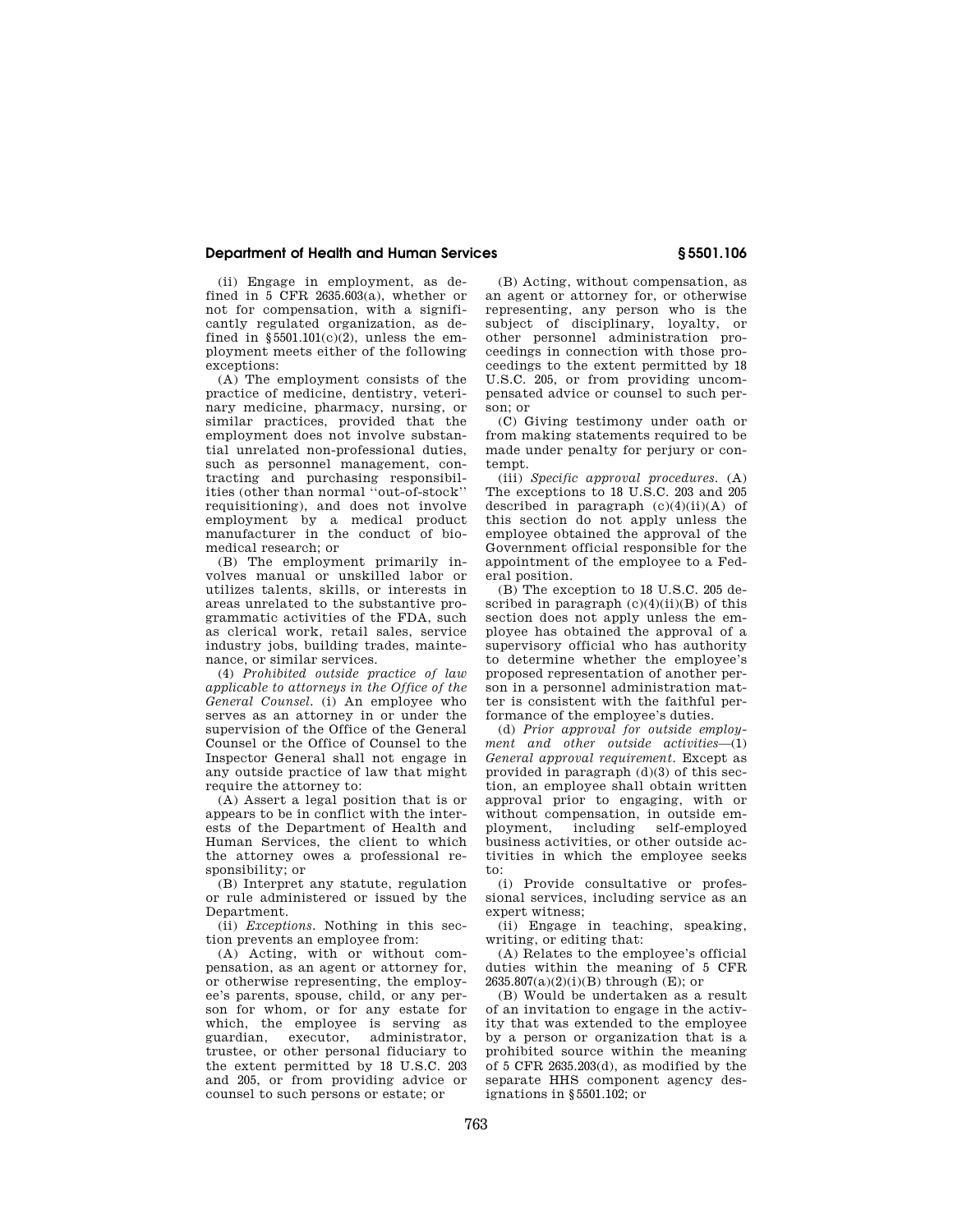**§ 5501.106 5 CFR Ch. XLV (1–1–07 Edition)** 

(iii) Provide services to a non-Federal entity as an officer, director, or board member, or as a member of a group, such as a planning commission, advisory council, editorial board, or scientific or technical advisory board or panel, which requires the provision of advice, counsel, or consultation.

(2) *Additional approval requirement for employees of the Food and Drug Administration and the National Institutes of Health.* In addition to the general approval requirements set forth in paragraph  $(d)(1)$  of this section, an employee of the Food and Drug Administration or the National Institutes of Health shall obtain written approval prior to engaging, with or without compensation, in any outside employment, as defined in 5 CFR 2635.603(a). with, or any self-employed business activity involving the sale or promotion of products or services of, any person or organization that is a prohibited source of the employee's component agency.

(3) *Exceptions to prior approval requirements.* (i) Notwithstanding the requirements of paragraphs  $(d)(1)$  and  $(d)(2)$  of this section, prior approval is not required for participation in the activities of a political, religious, social, fraternal, or recreational organization unless:

(A) The activity or the position held in the organization requires the provision of professional services within the meaning of paragraph (b)(3) of this section; or

(B) The activity is performed for compensation other than the reimbursement of expenses.

(ii) Notwithstanding the requirements of paragraphs  $(d)(1)$  and  $(d)(2)$  of this section, prior approval is not required for participation in an employment or other outside activity that has been exempted under paragraph (d)(7) of this section.

(4) *Submission of requests for approval*. (i) An employee seeking to engage in any of the activities for which advance approval is required shall make a written request for approval a reasonable time before beginning the activity. This request shall be directed to the employee's supervisor. The supervisor shall submit the request and a statement addressing the extent to which the employee's duties are related to the proposed outside activity to an agency designee, who shall make a final determination with respect to the request.

(ii) All requests for prior approval shall include the following information:

(A) The employee's name, contact information, organizational location, occupational title, grade, step, salary, appointment type, and financial disclosure filing status;

(B) The nature of the proposed outside employment or other outside activity, including a full description of the specific duties or services to be performed;

(C) A description of the employee's official duties that relate to the proposed activity;

(D) A description of how the employee's official duties will affect the interests of the person for whom or organization with which the proposed activity will be performed;

(E) The name and address of the person for whom or organization with which the work or activity will be done, including the location where the services will be performed;

(F) A statement as to whether travel is involved and, if so, whether the transportation, lodging, meals, or per diem will be at the employee's expense or provided by the person for whom or organization with which the work or activity will be done, and a description of the arrangements and an estimate of the costs of items to be furnished or reimbursed by the outside entity;

(G) The estimated total time that will be devoted to the activity. If the proposed outside activity is to be performed on a continuing basis, a statement of the estimated number of hours per year; for other employment, a statement of the anticipated beginning and ending date;

(H) A statement as to whether the work can be performed entirely outside of the employee's regular duty hours and, if not, the estimated number of hours and type of leave that will be required;

(I) The method or basis of any compensation to be received (e.g., fee, honorarium, retainer, salary, advance, royalty, stock, stock options, non-travel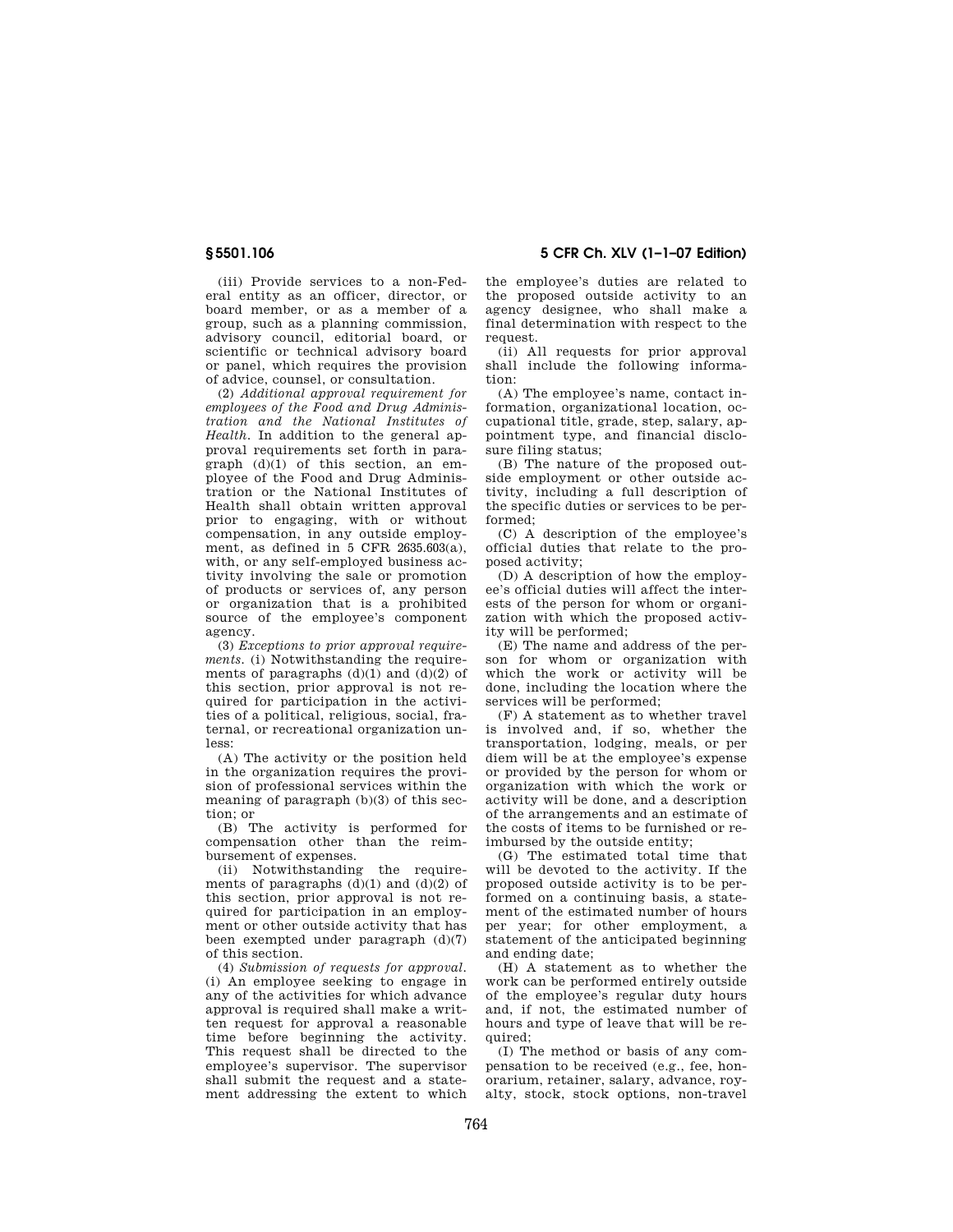## **Department of Health and Human Services § 5501.106**

related expenses, or other form of remuneration tendered in cash or in-kind in connection with the proposed activity) from the person for whom or organization with which the work or activity will be done;

(J) The amount of any compensation to be received from the person for whom or organization with which the work or activity will be done;

(K) The amount and date of any compensation received, or due for services performed, within the current and previous six calendar years immediately preceding the submission of the request for approval from the person for whom or organization with which the work or activity will be done (including any amount received or due from an agent, affiliate, parent, subsidiary, or predecessor of the proposed payor);

(L) A statement as to whether the compensation is derived from an HHS grant, contract, cooperative agreement, or other source of HHS funding or attributed to services related to an activity funded by HHS, regardless of the specific source of the compensation;

(M) For activities involving the provision of consultative or professional services, a statement indicating whether the client, employer, or other person on whose behalf the services are performed is receiving, or intends to seek an HHS grant, contract, cooperative agreement, or other funding relationship;

(N) For activities involving teaching, speaking, or writing, a syllabus, outline, summary, synopsis, draft or similar description of the content and subject matter involved in the course, speech, or written product (including, if available, a copy of the text of any speech) and the proposed text of any<br>disclaimer required by 5 CFB. disclaimer required  $2635.807(b)(2)$  or by the instructions or manual issuances authorized under paragraph (d)(6) of this section; and

(O) Such other relevant information that the designated agency ethics official or, with the concurrence of the designated agency ethics official, each of the separate agency components of HHS listed in §5501.102(a) determines is necessary or appropriate in order to evaluate whether a proposed activity is likely to involve conduct prohibited by

statute or Federal regulations, including 5 CFR part 2635 and this part.

(5) *Standard for approval*. Approval shall be granted only upon a determination that the outside employment or other outside activity is not expected to involve conduct prohibited by statute or Federal regulation, including 5 CFR part 2635 and this part.

NOTE: The granting of approval for an outside activity does not relieve the employee of the obligation to abide by all applicable laws governing employee conduct nor does approval constitute a sanction of any violation. Approval involves an assessment that the general activity as described on the submission does not appear likely to violate any criminal statutes or other ethics rules. Employees are reminded that during the course of an otherwise approvable activity, situations may arise, or actions may be contemplated, that, nevertheless, pose ethical concerns.

*Example 1:* A clerical employee with a degree in library science volunteers to work on the acquisitions committee at a local public library. Serving on a panel that renders advice to a non-Federal entity is subject to prior approval. Because recommending books for the library collection normally would not pose a conflict with the typing duties assigned the employee, the request would be approved.

*Example 2:* While serving on the library acquisitions committee, the clerical employee in the preceding example is asked to help the library business office locate a missing book order. Shipment of the order is delayed because the publisher has declared bankruptcy and its assets, including inventory in the warehouse, have been frozen to satisfy the claims of the Internal Revenue Service and other creditors. The employee may not contact the Federal bankruptcy trustee to seek, on behalf of the public library, the release of the books. Even though the employee's service on the acquisitions committee had been approved, a criminal statute, 18 U.S.C. 205, would preclude any representation by a Federal employee of an outside entity before a Federal court or agency with respect to a matter in which the United States is a party or has a direct and substantial interest.

(6) *Duration of approval*. Approval shall be effective for a period not to exceed one year from the date of approval. Upon a significant change in the nature of the outside activity or in the employee's official position or duties, the employee shall submit a revised request for approval using the procedure in paragraph  $(d)(4)$  of this